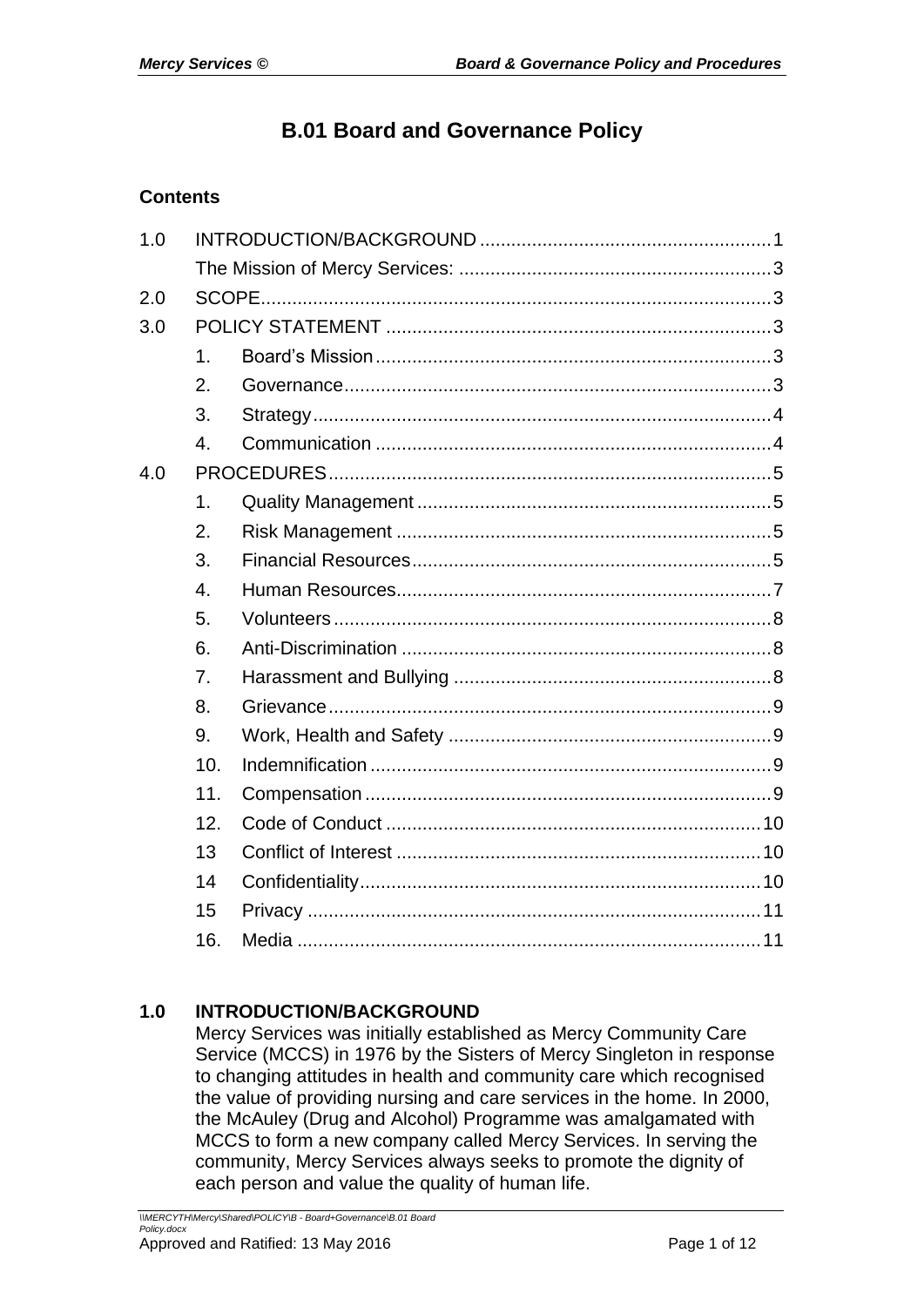Mercy Aged Care Services (Singleton) had its origins in 1969 as Mercy Nursing Home, initially a rest home for elderly Sisters. In 1984, a new purpose built 37 bed Nursing Home was opened in Singleton. The, then, new building incorporated the Sisters' rest home. In 1999 seven hostel beds were added to the facility with four Independent Living Units resulting from a refurbishment of the former Novitiate area in 2001. In June 2005 the aged care facility became a new company called Mercy Aged Care Services (Singleton). The facility offers care and accommodation for men and women, religious and lay persons, irrespective of religious affiliation or nationality. In offering nursing home, hostel and independent living care, Mercy Aged Care Services (Singleton) also seeks to promote the dignity of each person and value the quality of human life.

Within all aspects of our services, the Board, staff and volunteers remain committed to the core values of the Mercy tradition, namely justice, respect, service, care and unity and endeavour to translate these in service delivery and daily behaviour.

With the formation of Mercy Community Services on 8th December 2000 a two tiered governance structure was adopted by the congregational leadership of the Sisters of Mercy Singleton ('the Congregation'):

- 1. The Trustees of the Congregation as guardians and interpreters of the Mission of Mercy ('the Mission') and the owners of the services; and
- 2. The Board of Directors was appointed and authorised as stewards of the Mission by the Trustees and appointed to oversee the management and operation of Mercy Services.

In 2005 the Trustees of the Congregation determined that the Board of Directors would be responsible, not only as stewards of the Mission and for overseeing the management and operation of Mercy Community Services, but also as the Board for Mercy Aged Care Services Singleton (MACSS).

On 17<sup>th</sup> September 2012, Mercy Community Services formally changed its name to Mercy Services. This was in preparation for the merger with Mercy Aged Care Services Singleton. This merger formally took place on 30<sup>th</sup> September 2013 retaining the name Mercy Services for the entire company with MACSS now referred to as Mercy Services Singleton.

In December 2011, 15 of the 18 Congregations of the Sisters of Mercy in Australia and PNG (including Singleton) agreed to merge becoming the Institute of Sisters of Mercy of Australia and Papua New Guinea (ISMAPNG). An Institute Leadership Team comprising five Sisters was elected for a five year term.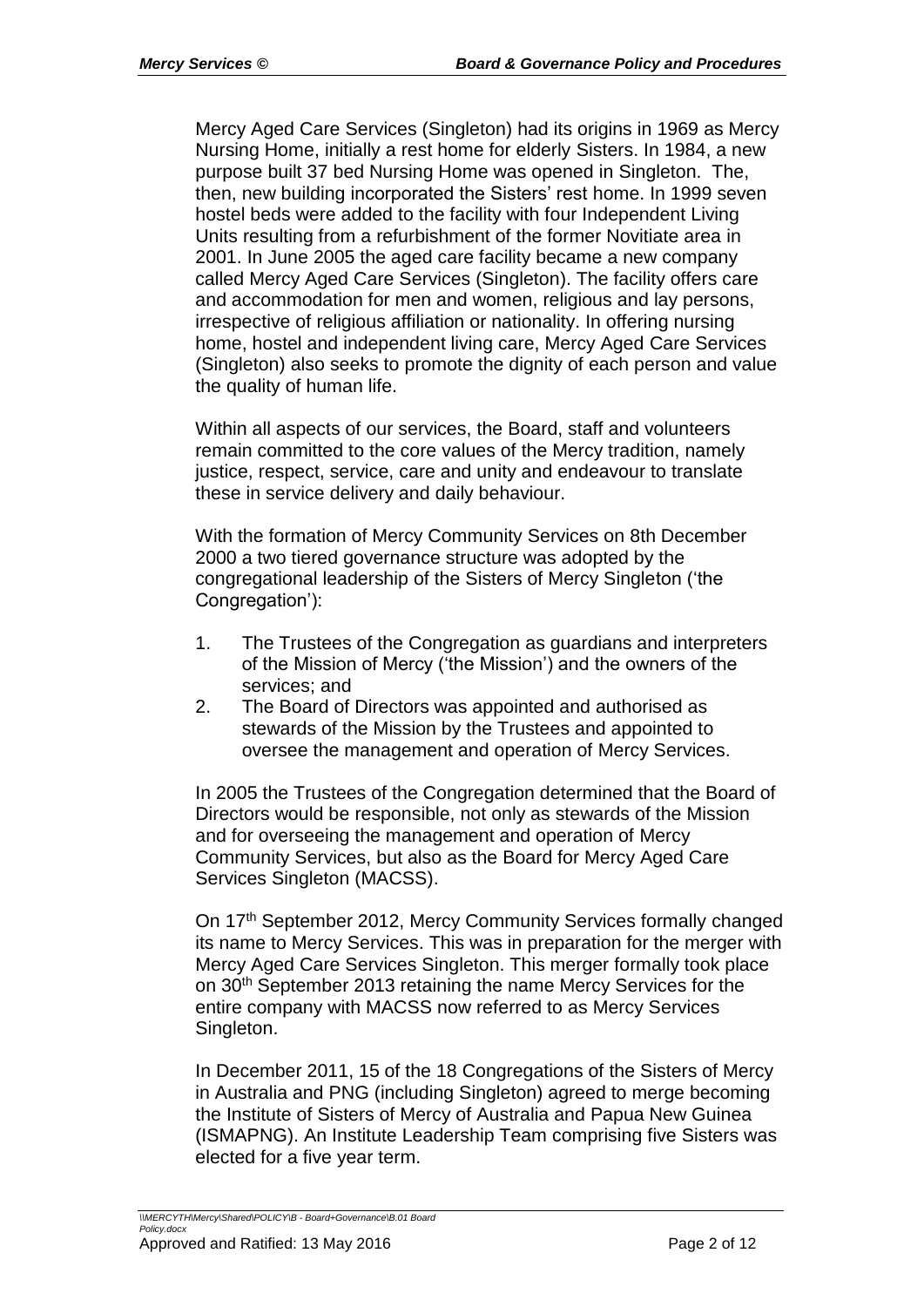#### <span id="page-2-0"></span>*The Mission of Mercy Services:*

*Our Mission is to provide holistic, proactive and inclusive service, in the spirit of our foundress, Catherine McAuley, to all those we support and work with both in the community and in a residential setting. In all our work we strive to provide compassionate, respectful, high quality and environmentally sustainable practices.*

A Mission Values and Culture Committee has been formed in order to support Mercy Services in attaining its vision through the establishment and promotion of a values based culture by continually embedding Mercy Services mission, values and the Mercy tradition throughout the organisation. The committee comprises staff members from all sites meeting on a regular basis.

### <span id="page-2-1"></span>**2.0 SCOPE**

This policy and its procedures are meant to guide the Board of Governance of Mercy Services in carrying out the Mission of Mercy as espoused by ISMAPNG. They are also meant to influence the policy direction of the services in dealing with staff, clients, volunteers and the community.

### <span id="page-2-2"></span>**3.0 POLICY STATEMENT**

The Board is responsible for the following:

#### <span id="page-2-3"></span>*1. Board's Mission*

The Board's collective and individual mission is to:

- Ensure that the Mission of Mercy is implemented and safeguarded in an integrated way through the governance and management structures of all services;
- Recognise and respond to emerging needs in the community and in so doing incorporate the same selfless spirit which has permeated the Sisters of Mercy apostolates throughout their history; and
- Confirm and implement in performing all duties the values of *respect, service, justice, care and unity.*

#### <span id="page-2-4"></span>*2. Governance*

The primary governance roles of the Board are to:

- monitor the financial performance of Mercy Services and approve annual operational budgets and capital expenditure;
- monitor and approve the operation of Mercy Services and in relation thereto ensure the quality of service provision and that appropriate risk management plans are developed and implemented;
- recommend to the Institute Leadership Team (ILT) of ISMAPNG the appointment and duration of appointment of the key executives of Mercy Services and ensure their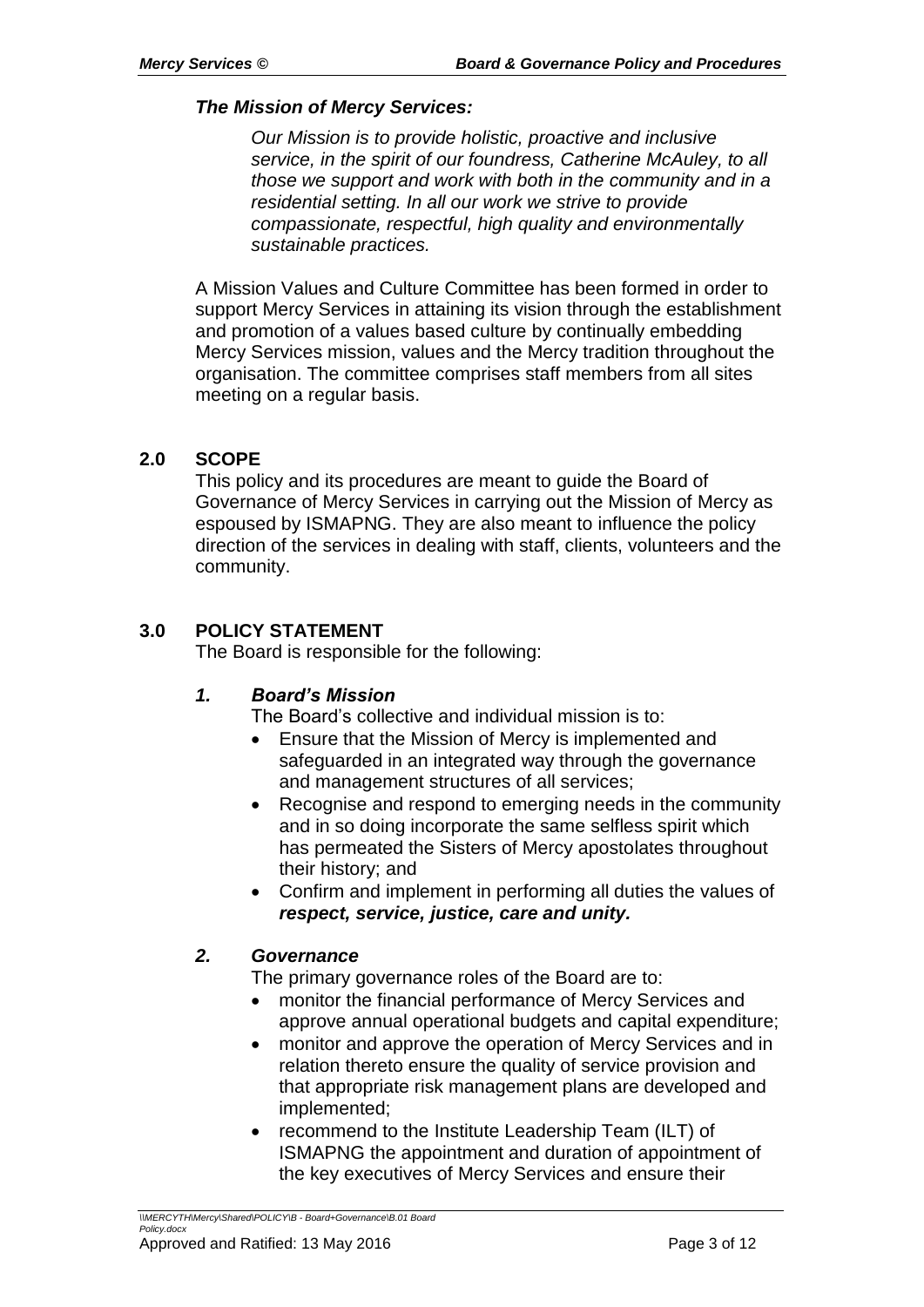accountability by proper oversight by the Board and also by setting key performance indicators and periodically evaluating performance on this basis ;

- ensure that the Board is functioning well by annually reviewing the performance of the Board and individual members and by planning for the succession, orientation and education of Board members;
- ensure that there is compliance by Mercy Services with all legal, regulatory and reporting requirements;
- form sub-committees with specified responsibilities approved by the Board and with explicit terms of reference provided by the Board; and
- ensure that there are adequate funds and resources for both organisations by encouraging appropriate grant applications, applications for recurrent funding and by developing effectively coordinated and targeted fund raising activities.

## <span id="page-3-0"></span>*3. Strategy*

In determining the direction of the Organisations the Board shall:

- Regularly participate in ongoing planning activities to determine and set the strategic direction and performance indicators of Mercy Services;
- Monitor all performance indicators set and ensure achievement of strategic goals and targets within established timeframes;
- Advance the integration of resources of the various services conducted under the auspices of ISMAPNG; and
- Develop, maintain and enhance Mercy Services and relations with Government and participate in negotiations with Government bodies to promote, among other things, awareness of these services and growth opportunities.

## <span id="page-3-1"></span>*4. Communication*

Communication between the ILT of ISMAPNG and the Board will occur through the provision of minutes of the meetings of the Board to the Executive Officer of the ILT.

Periodically the Board Chair will meet with the Institute Leader or delegate to:

- discuss any matter the Chair wishes to raise pertaining to the Board's governance, policy or mandate;
- raise issues of importance concerning the operation of Mercy Services or their provision of services;
- discuss the performance of key staff members of Mercy Services;
- discuss the performance of the Board or members; and
- discuss the performance of subcommittees of the Board.

Communication between the Board and the Chief Executive Officer (CEO) of Mercy Services will normally occur at meetings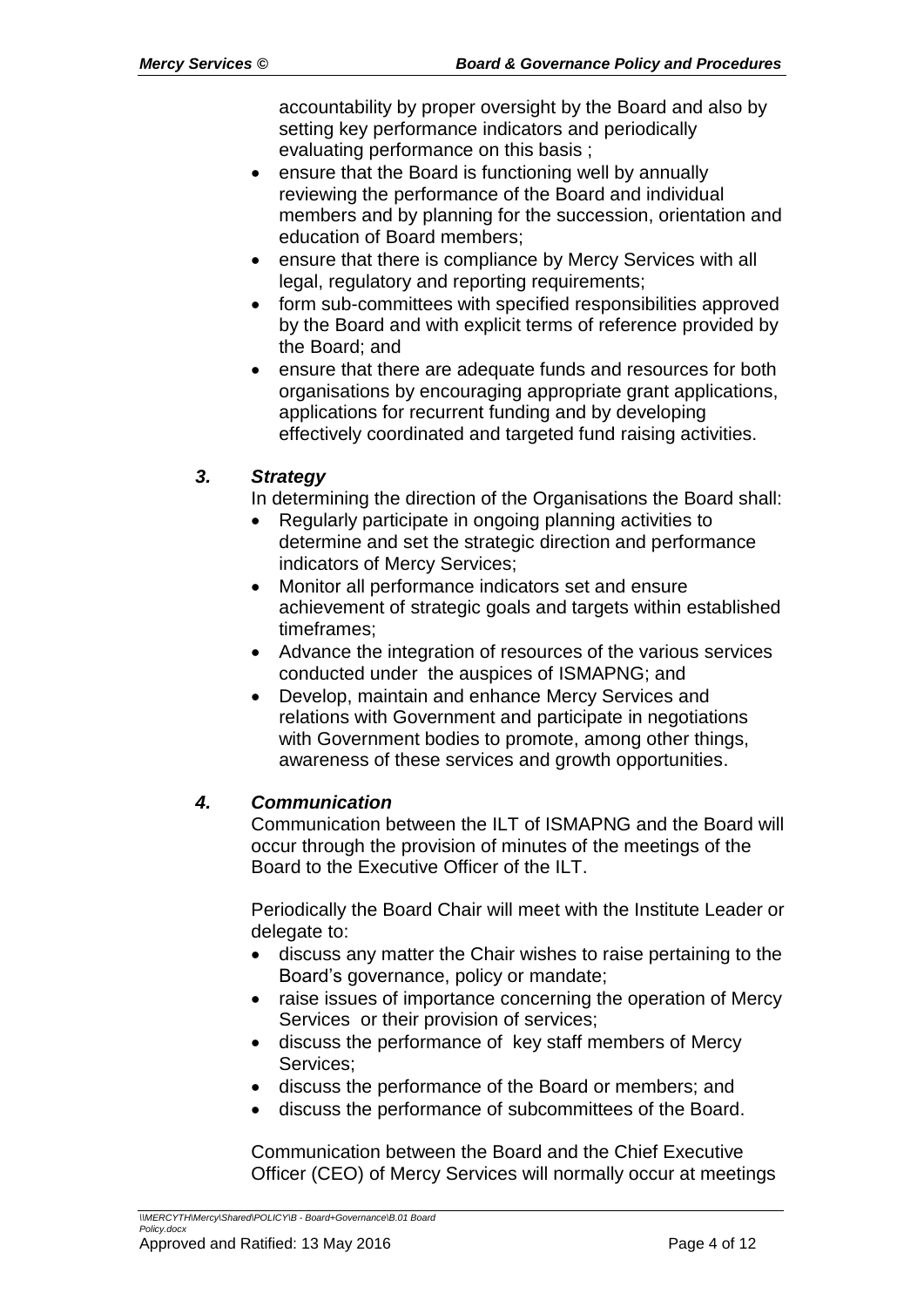of the Board. Unless a member is authorised by the Board, all communication with the C on behalf of the Board between meetings will be through the Board chair.

### <span id="page-4-1"></span><span id="page-4-0"></span>**4.0 PROCEDURES**

#### *1. Quality Management*

Mercy Services are committed to continuous improvement in service provision.

To this end the Board will:

- review the outcomes of quality audits both internal and external;
- consult with staff on service delivery on an annual basis as part of its strategic planning process; and
- ensure that the strategic plan reflects, among other things, the principles of continuous improvement in quality service provision.

### <span id="page-4-2"></span>*2. Risk Management*

Mercy Services are committed to protecting its human, financial and goodwill assets and resources through the practice of effective risk management.

The Board of Mercy Services along with their management are committed to safeguarding the safety and dignity of its paid and volunteer staff, its clients and anyone who has contact with the organisations.

To this end, the Board will:

- ensure that the organisation has a risk management plan which is reviewed and updated on an annual basis;
- ensure that any risk management plans are monitored by the Board annually and incorporate policies and procedures covering the following areas:
	- (i) Employee hiring and screening;
	- (ii) Safety and incident and accident-reporting;
	- (iii) Insurances, including, need for and types of insurances coverage, expiry dates, and premium amounts;
	- (iv) Investments, and that any investments made are consistent with the values and ethos of the organisations and ISMAPNG; and
	- (v) Assets register and that the CEO or the relevant executive officer properly keeps the assets register and in the annual stocktake any significant discrepancies are noted and reported to the Board.

## <span id="page-4-3"></span>*3. Financial Resources*

The Board will ensure that the CEO of Mercy Services and the Director of Care of Mercy Residential Aged Care Services,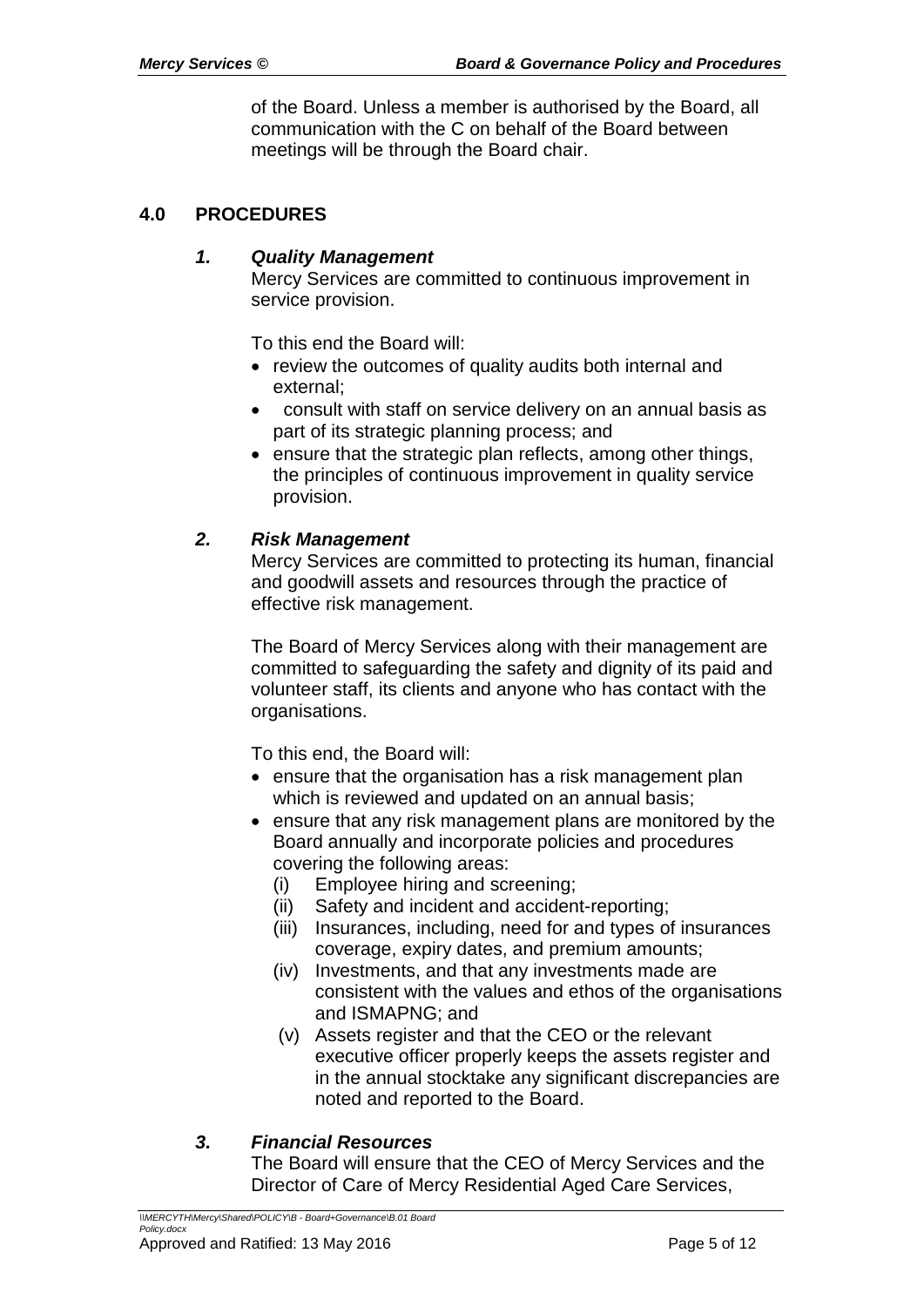Singleton (Director of Care), in the operation and service provision ensure that any property or assets owned or utilised by these organisations are used for the proper functioning of these organisations and for the promotion of the organisations' objectives.

The Board will:

- ensure Budgets for the following financial year are submitted to the Board in May for approval by the Members;
- ensure that annual operational and capital expenditure budgets are prepared by the CEO of Mercy Services and the Director of Care in consultation with the relevant staff members;
- ensure that the following matters and expenditures are be submitted to the board for approval:
	- (i) Purchase of items where the purchase involves additional staff or the expenditure of more than \$50,000;
	- (ii) Purchase of additional (other than replacement) motor vehicles;
	- (iii) Conference/course expenses involving expenditure of more than \$15,000 other than approved Award entitlements;
	- (iv) Dismissal of senior management staff;
	- (v) Committee expenditure from all funds as required for the needs of the Services;
	- (vi) Approval of Tenders greater than \$50,000;
	- (vii) Establishment and closure of all special purpose, trust and investment funds as recommended by the CEO;
	- (viii) Approval of signatories to bank accounts;
	- (ix) Major capital expenditure up to \$50,000;
	- (x) Signing of funding agreements;
		- ensure that the CEO in consultation with Finance Manager and the Finance and Audit Committee of the Board, implements appropriate financial frameworks across the organisations and all services;
		- ensure that the CEO, the Finance Manager and the Senior Managers regularly gather and analyse all the financial data pertinent to Mercy Services' ongoing viability and that the CEO and the Finance Manager regularly report to the Board matters of financial risk and financial management;
		- ensure at each meeting of the Board that the CEO and the Finance Manager submit Financial Reports for consideration by the Board ;
		- ensure that the CEO and the Finance Manager submit the annual audited financial reports to the Board in a timely fashion to enable proper review and approval by the Board and the Finance and Audit Committee in compliance with due process and legal requirements;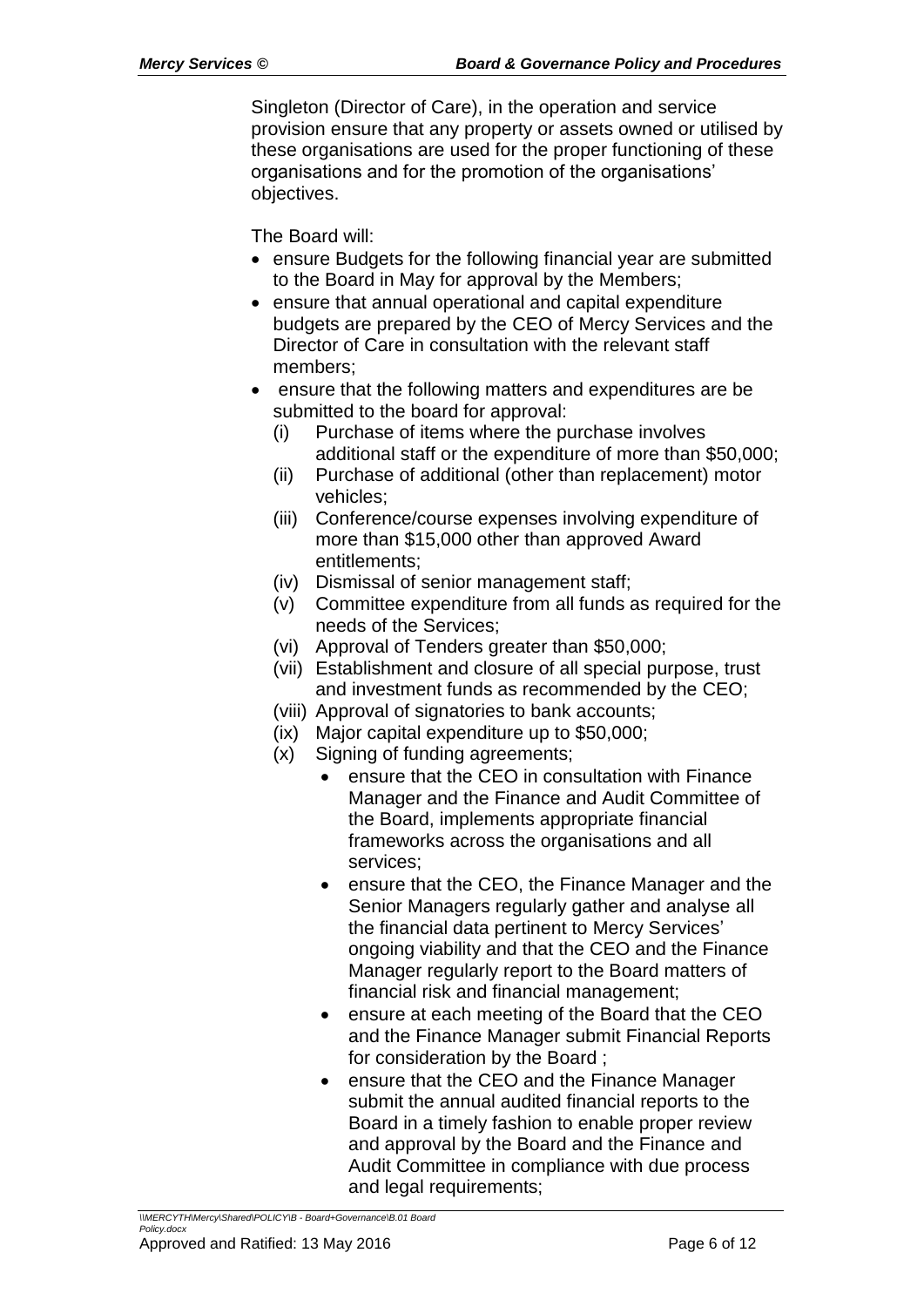- ensure that the CEO and the Finance Manager have appropriate procedures for reconciliation of monthly subsidies and grants with the entitlements and amounts claimed;
- ensure that the CEO and the Finance Manager comply with all legal and regulatory requirements in relation to the custody and control of all financial records and other data relating to Mercy Services and that there are proper procedures for the back up of computer data including where back up data is located; and
- Monitor and ensure that all cheques, drafts, bills of exchange, promissory notes and other negotiable instruments are signed by two people from among those authorised to do so by the Board.

The Board will not effect sale, lease or encumber assets, cause mergers or dissolutions, incur major capital expenditure in excess of \$250,000, effect structural changes to buildings or grounds or appoint or dismiss the CEO without the prior formal approval of the ILT of ISMAPNG.

### <span id="page-6-0"></span>*4. Human Resources*

All Board members, employees and volunteers are to be treated justly and equitably.

The Board will ensure that the CEO continually monitors and assesses organisational and human resource policies and procedures so that they are in accordance with accepted industrial relations practices and comply with Equal Opportunity and Affirmative Action legislation and Child Protection legislation and with all other legal and regulatory requirements.

The Board is responsible for the recommendation to the ILT of the appointee selected by them for the positions of CEO of Mercy Service. The ILT has the authority to appoint the person selected by the Board.

The Board is responsible for conducting the annual performance appraisal of the CEO of Mercy Services.

The Board must ensure:

- all staff appointments are based on merit;
- there is a job description for all staff which outlines their duties and lines of accountability;
- Remuneration of staff and conditions of employment shall generally reflect the labour market or the appropriate awards and conditions as determined by legislation and Government regulation;
- All staff have regular performance appraisals;
- The CEO arranges the appropriate staff appraisals; and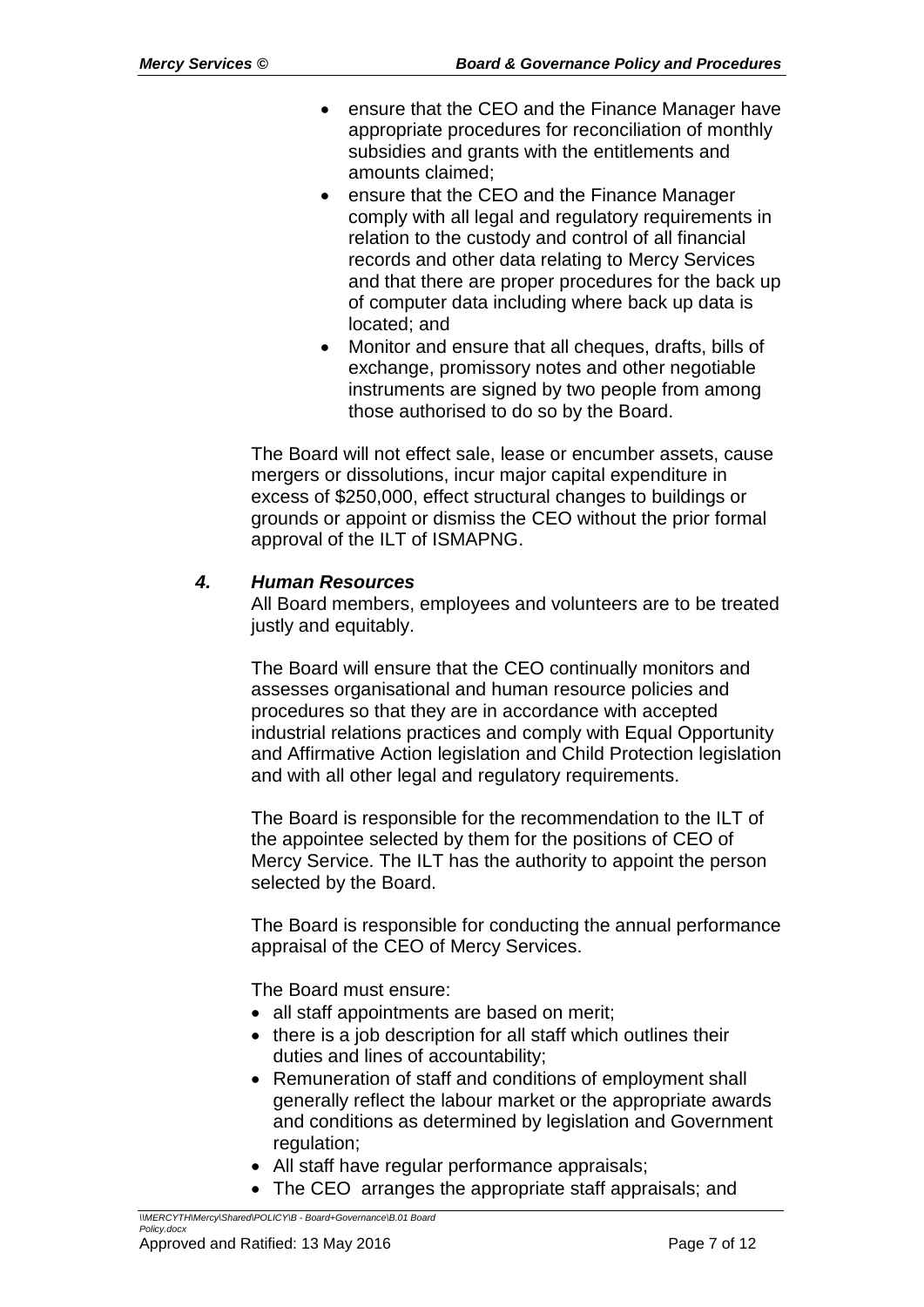• The CEO, Senior Managers and the Director of Care arrange the appropriate professional development of staff members and that this is a priority and closely monitored by them.

#### <span id="page-7-0"></span>*5. Volunteers*

The Board supports the use of volunteers on projects and within services to benefit clients and enhance the relationship between Mercy Services and the community.

The Board acknowledges and will ensure that:

- Volunteers are not employees of Mercy Services and are not subject to award conditions;
- Volunteers may be invited to undertake activities, including those supporting fundraising and community orientated projects;
- Volunteers are not be used to offset the need to employ staff;
- Volunteers are formally recruited, trained, and supervised and there are performance appraisal systems established for volunteers;
- Volunteers are given a list of their Rights and Responsibilities in relation to their work with Mercy Services;
- Volunteers are covered by Mercy Services Public Liability Policy for damage they may accidentally do to other people or property in the course of their volunteering work and that the volunteers are made aware of exceptions to the cover and where any personal liability may arise; and
- Volunteers are made aware that they are not employees and are therefore not covered by Workers Compensation Insurance, though they are covered by appropriate Volunteer Accident Insurance. They are also to be advised of the need for appropriate Personal and Accident Insurance before commencing volunteer work.

#### <span id="page-7-1"></span>*6. Anti-Discrimination*

Neither the Board nor the organisation, Mercy Services, shall discriminate because of race, colour, age, sex, marital status, sexual preference, disability, national origin or ancestry, religion, economic status, union membership or political affiliation in any areas of employment, recruitment, advertising, hiring, promotion, demotion, rates of pay or other compensation, training or other benefits.

#### <span id="page-7-2"></span>*7. Harassment and Bullying*

The Board is committed to ensuring through the management of Mercy Services that all staff, volunteers and clients are able to participate in the Services in an environment free from all forms of harassment and bullying.

The Board acknowledges and affirms: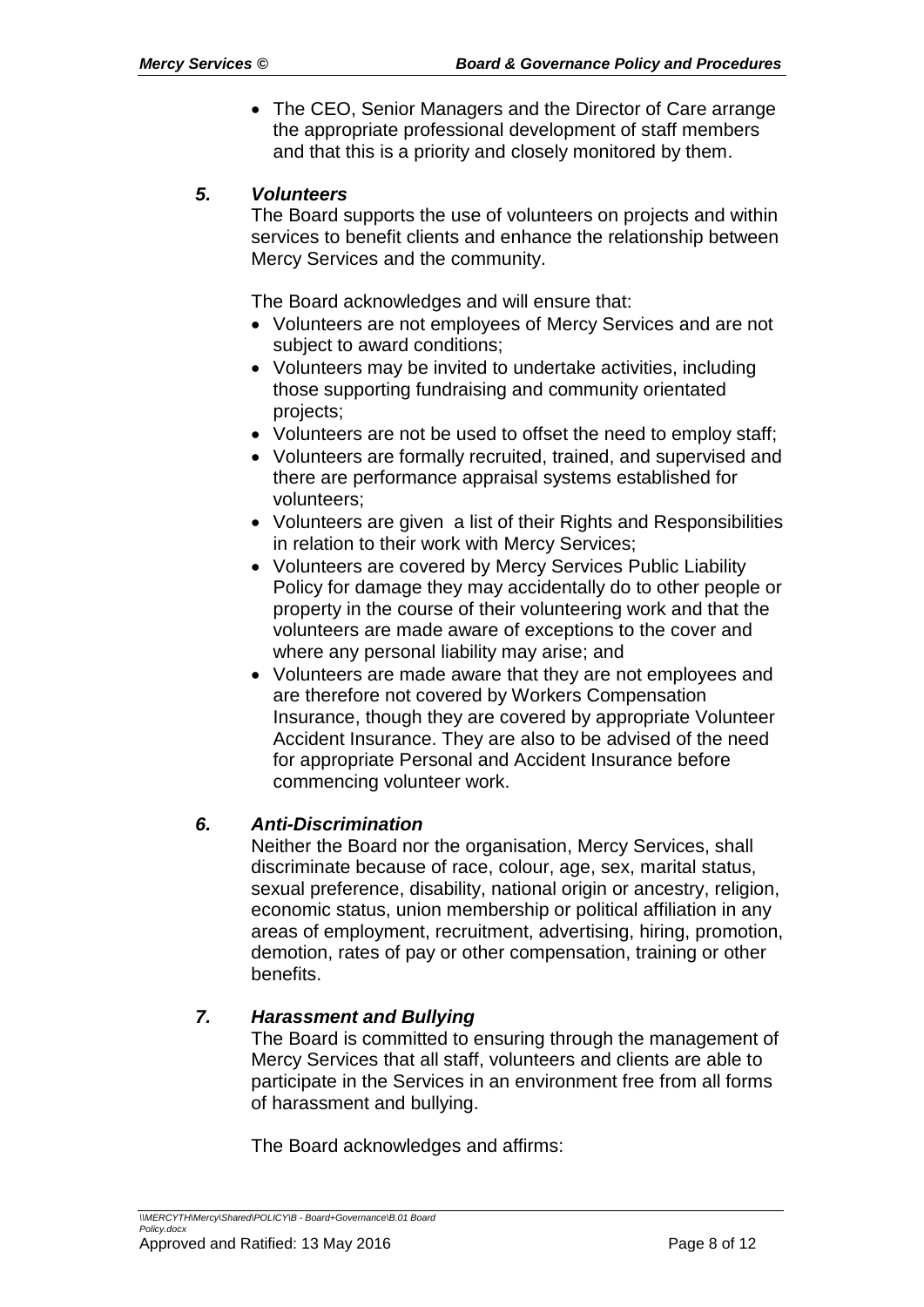- the meaning of "Harassment" and that it refers to any unwanted, unacceptable or offensive behaviour by an individual or group towards another individual or group within Mercy Services and that the behaviour may be verbal, physical or take the form of written material including that produced by electronic means; the meaning of the term "Bullying" to refer to; and
- Under the NSW Anti-Discrimination Act 1977, the Commonwealth Racial Discrimination Act 1975, Sex and Discrimination Act 1984, the Disability Discrimination Act 1992, harassment is unlawful. Harassment or bullying will not be condoned by the Board or the management of Mercy Services under any circumstances.

## <span id="page-8-0"></span>*8. Grievance*

The Board will ensure that:

- Grievance policy and complaints mechanisms are in place and are known by all employees, volunteers and clients of Mercy Services;
- The policy and complaints mechanisms address any concern that arises in the application of personnel breaches or in violation of personnel practices, either between employees and their co-workers, paid and volunteer; between employer and employee or volunteer, and between clients and employee or volunteer; and
- The CEO reports any significant grievance or complaints made by staff, volunteers, clients, funding bodies or any member of the public which may have implications for the organisations, the services or the Board.

## <span id="page-8-1"></span>*9. Work, Health and Safety*

The Board will ensure that policies and procedures in respect of Work Health and Safety will be consistent with current legislation and that they are monitored at least annually by the Board.

## <span id="page-8-2"></span>*10. Indemnification*

Each Board member appointed according to the Constitution, and each officer of Mercy Services, ('the organisation) and other employees as determined by the Board to be so entitled, shall be entitled as of right to indemnification by Mercy Services to the maximum extent permitted by law, out of the property of these organisations, against all and any liabilities for costs and expenses incurred by that person as detailed in each Constitution of each organisation.

## <span id="page-8-3"></span>*11. Compensation*

Board members shall serve Mercy Services without compensation for their services as Board members. Any compensation remuneration or benefit with a value in excess of one hundred dollars (\$100.00) given to individual Board members must be disclosed to and approved by the Board. If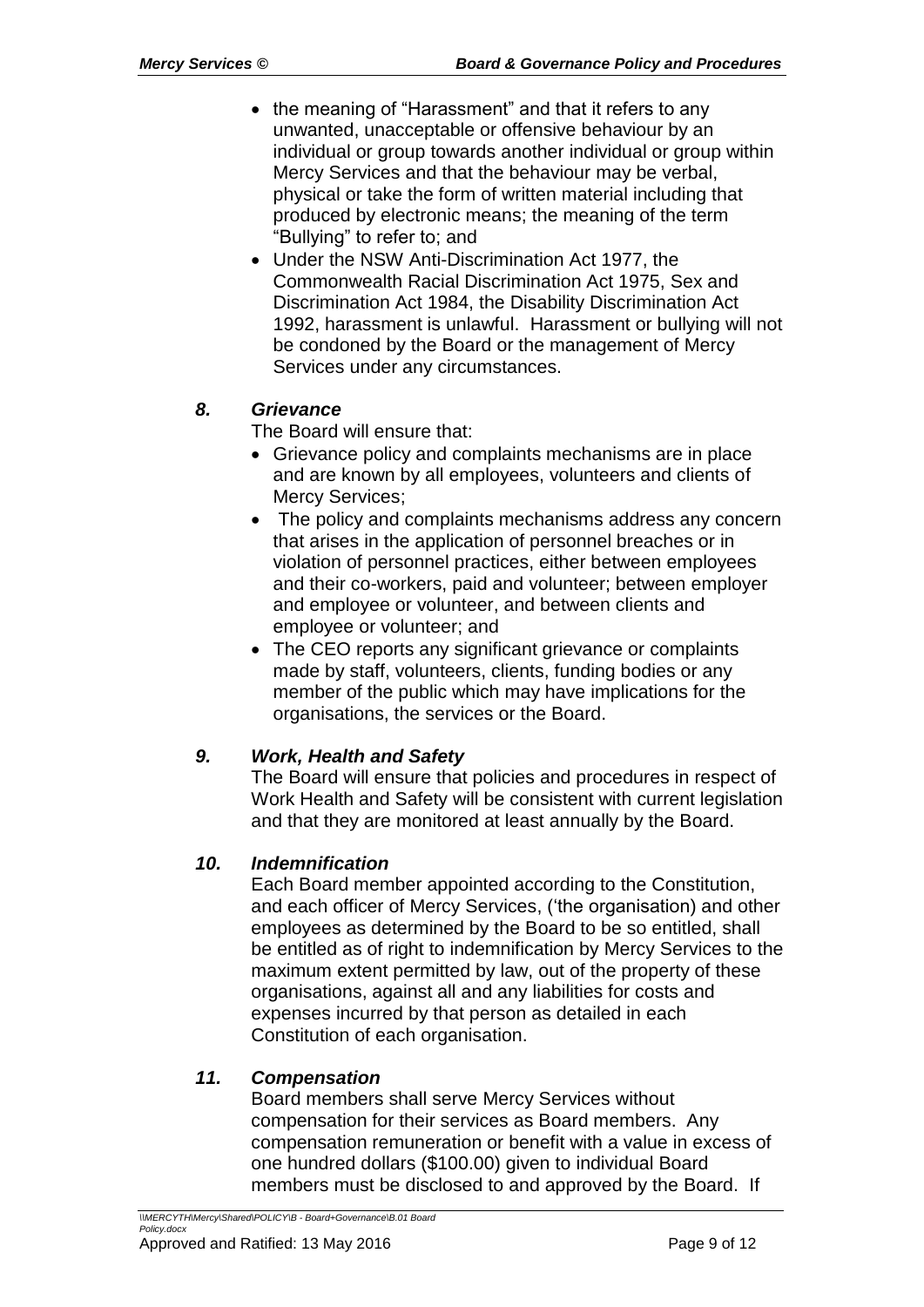determined by the Board, members may be allowed reasonable reimbursement of expenses incurred in the performance of their duties.

#### <span id="page-9-0"></span>*12. Code of Conduct*

All Board members shall be given, prior to any formal appointment or commissioning, the Code of Conduct developed and prepared by the ILT of ISMAPNG and shall commit to the behaviour endorsed in Code of Conduct. Adherence to this Code of Conduct is mandatory for all Board members. Any failure to comply with the approved Code of Conduct will result in action which may include removal from the Board and, where appropriate, pursuit of legal remedies.

#### <span id="page-9-1"></span>*13 Conflict of Interest*

No Board member shall use his or her position, or the knowledge gained as a member of the Board in such a manner that a conflict arises between the interests of ISMAPNG, Mercy Services and the Board member's personal interests.

The conduct of personal business between any Board member and Mercy Services is prohibited.

If a Board member has an interest in a proposed transaction between Mercy Services, and any organisation in which the Board member has a financial interest, fiduciary or any other interest **the Board member must:**

- make full disclosure of such interest before there is any discussion or negotiation of such transaction by the Board;
- remove themselves from the Board meeting and not participate in any discussion or determination or vote of the Board in relation to the matter disclosed; and/or
- also fully disclose any potential conflict of interest with respect to any matter coming before the Board and shall not be present for any discussion determination or vote in connection with the matter.

#### *14 Confidentiality*

<span id="page-9-2"></span>**.**

Board members, may not disclose, divulge, or make accessible at any time whatsoever confidential information belonging to or obtained through their Board membership or affiliation with Mercy Services to any person whatsoever. This includes relatives, friends, business and professional associates. Only persons who have legitimate need to know such information and to whom disclosure has been authorised are entitled to such information. The Board will also ensure that all employees and volunteers are aware of and comply with this policy.

Board members shall access and utilise confidential information solely for the purpose of performing services as a Board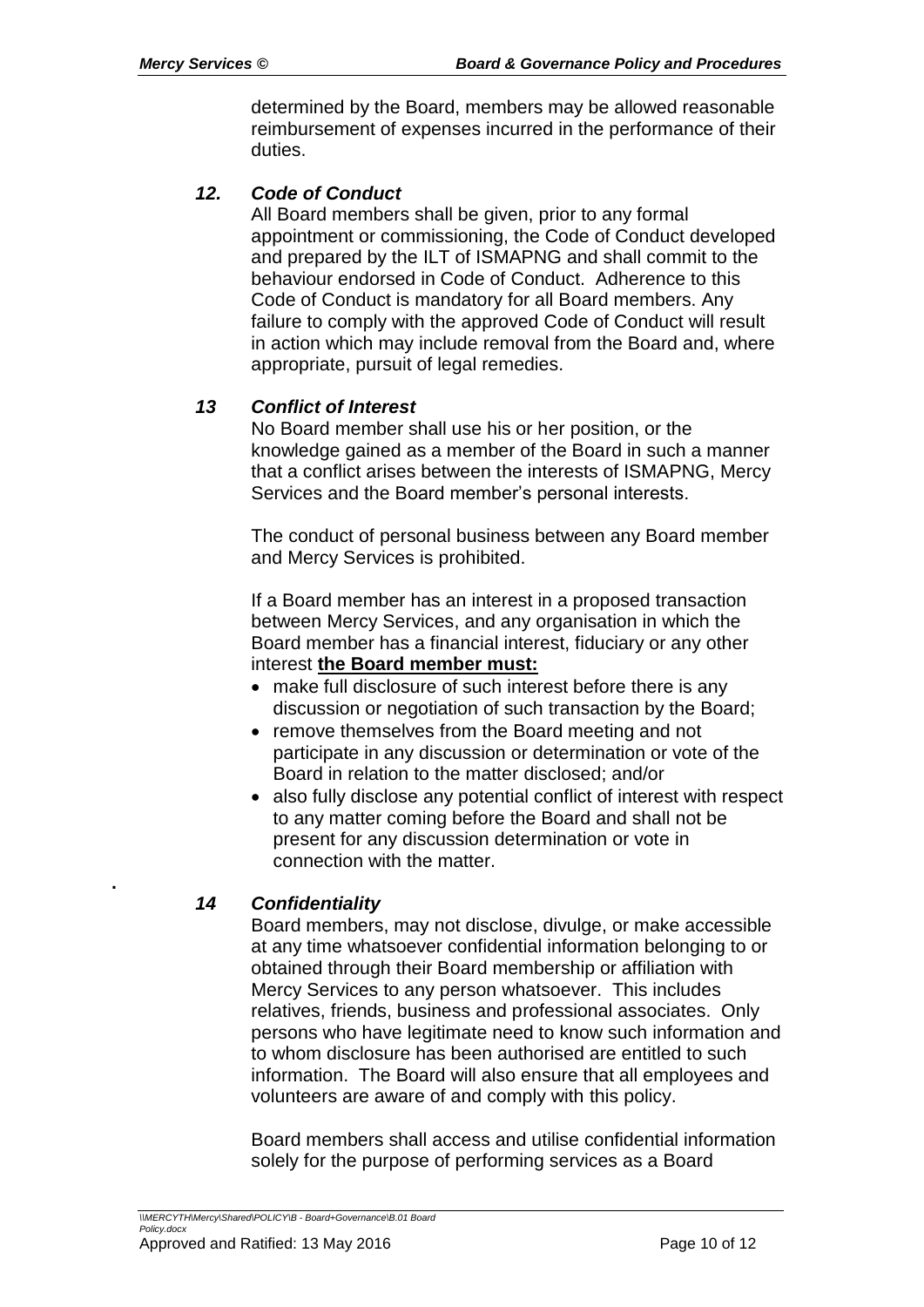member. The Board will also ensure that all employees and volunteers are aware of and comply with this policy.

**This confidentiality policy and obligation continues to bind each Board member after s/he cease to act as a Board Member. It is not intended to prevent any disclosure required by law.**

#### <span id="page-10-0"></span>*15 Privacy*

The Board is committed to ensuring that all Privacy Legislation requirements are included in all relevant organisation policies and procedures.

### <span id="page-10-1"></span>*16. Media*

The Board will ensure that:

- all media contacts are handled by the CEO of Mercy Services, regardless of who the media representative is or whom he or she represents or how innocuous the request. In the prolonged absence of the CEO media contacts will be handled by the Board chair or a staff member designated by the CEO or the Board;
- All press releases and other promotional materials are to be approved by the CEO or staff member designated prior to dissemination; and
- Staff members and volunteers are aware of this media policy and that any failure to comply with this media policy shall be grounds for disciplinary action.

#### **5.0 REFERENCES**

| 1. Australian    |    | a) AS/NZS 4360: Risk Management                         |
|------------------|----|---------------------------------------------------------|
| <b>Standards</b> |    |                                                         |
| 2. Legislation   | a) | Anti-Discrimination Act 1977 (NSW)                      |
|                  | b) | Corporations Act 2001 (Cth)                             |
|                  | c) | Disability Discrimination Act 1992 (Cth)                |
|                  | d) | Fair Work Act, 2009 (Cth)                               |
|                  | e) | Health Records and Information Privacy Act, 2002 (NSW)  |
|                  | f) | Privacy Act, 1988 (Cth)                                 |
|                  | g) | Racial Discrimination Act 1975 (Cth)                    |
|                  | h) | Sex and Discrimination Act 1984 (Cth)                   |
|                  | i) | Work Health Safety Act, 2011 (NSW)                      |
| 3. Professional  | a) | nil                                                     |
| guidelines       |    |                                                         |
| 4. Codes of      | a) | nil                                                     |
| <b>Practice</b>  |    |                                                         |
| 5. Codes of      | a) | Australian Association of Social Workers Code of Ethics |
| <b>Ethics</b>    |    | http://www.aasw.asn.au/document/item/1201               |
|                  | b) | Australian Psychological Association Code of Ethics     |
|                  |    | http://www.psychology.org.au/Assets/Files/Code_Ethics_  |
|                  |    | 2007.pdf                                                |
|                  | C) | The Nursing and Midwifery Board of Australia.           |
|                  |    | <b>Registration Requirements</b>                        |
|                  |    | http://www.nursingmidwiferyboard.gov.au/Registration-   |
|                  |    | Standards.aspx                                          |

*\\MERCYTH\Mercy\Shared\POLICY\B - Board+Governance\B.01 Board Policy.docx*